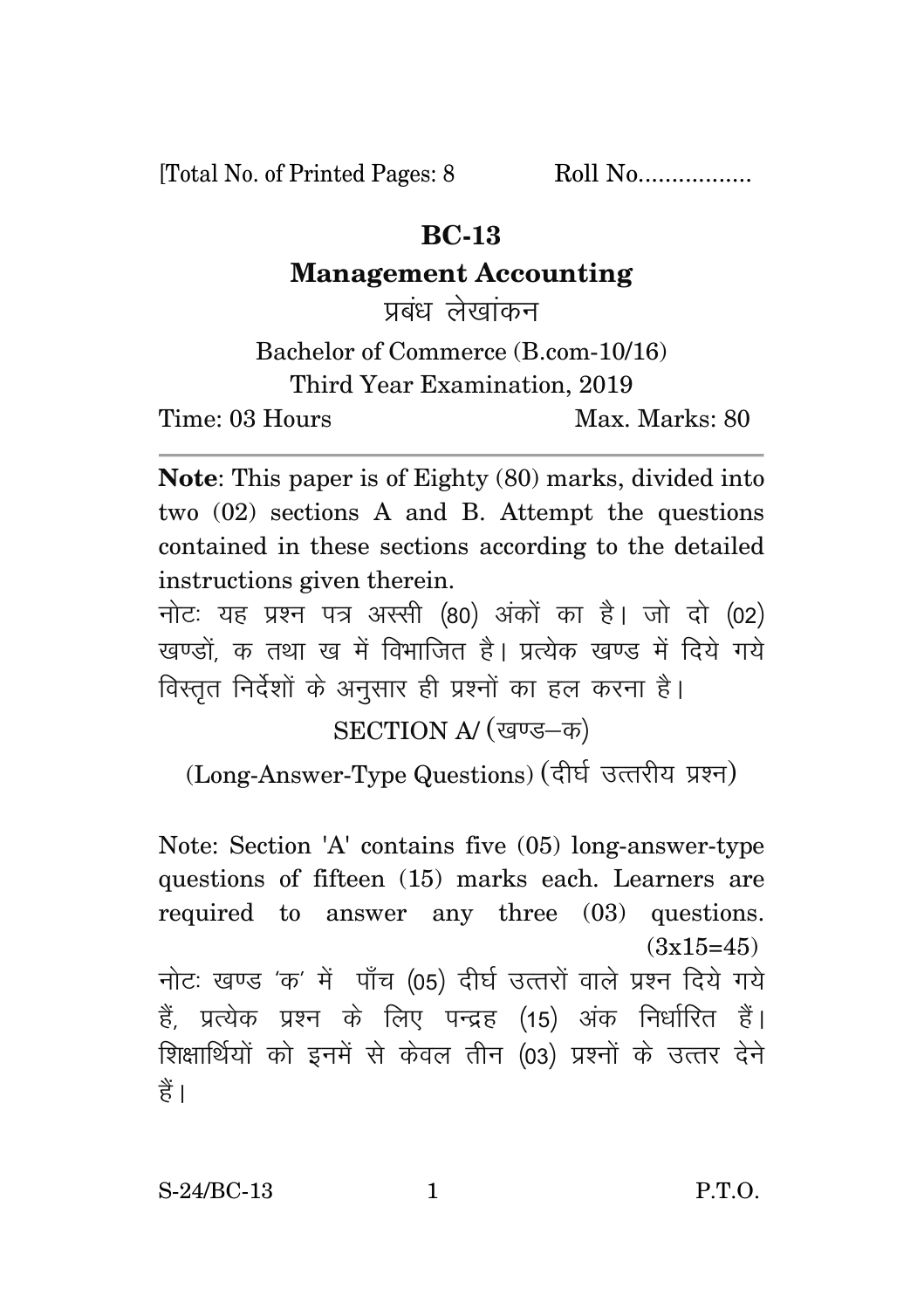1. Define management accounting and explain its uses for management?

प्रबंधकीय लेखाविधि को परिभाषित कीजिए तथा प्रबंध के लिए इसके उपयोगों की विवेचना कीजिए ।

2. What do you understand by working capital? What factors determine the need of working capital? How is it measured?

कार्यशील पूँजी से आप क्या समझते है। कार्यशील पूँजी की <u>आवश्यकता को निर्धारित करने वाले कारक कौन से है।</u> इसको कैसे मापा जाता है।

| Liabilities | $\bm{\mathrm{A} \text{m} \text{ount}}$ | Assets              | Amount |
|-------------|----------------------------------------|---------------------|--------|
|             |                                        |                     | Rs.    |
| Equaity     | 60,000                                 | <b>Fixed assets</b> |        |
| capital     |                                        | <b>Stock</b>        |        |
| Retained    |                                        |                     |        |
| Earnings    | 30,000                                 | Debtors             |        |
| Creditors   |                                        | Cash                |        |
|             |                                        |                     |        |

3. Complete the following balance sheet?

Further information:

Total debtors is 2/3 of net worth. Turnover of total assets is 1.6 one month sales are in the form of debtors turnover of stock is 5. Cost of goods sold in the years is Rs.1, 20,000 and acid test ratio is 1:1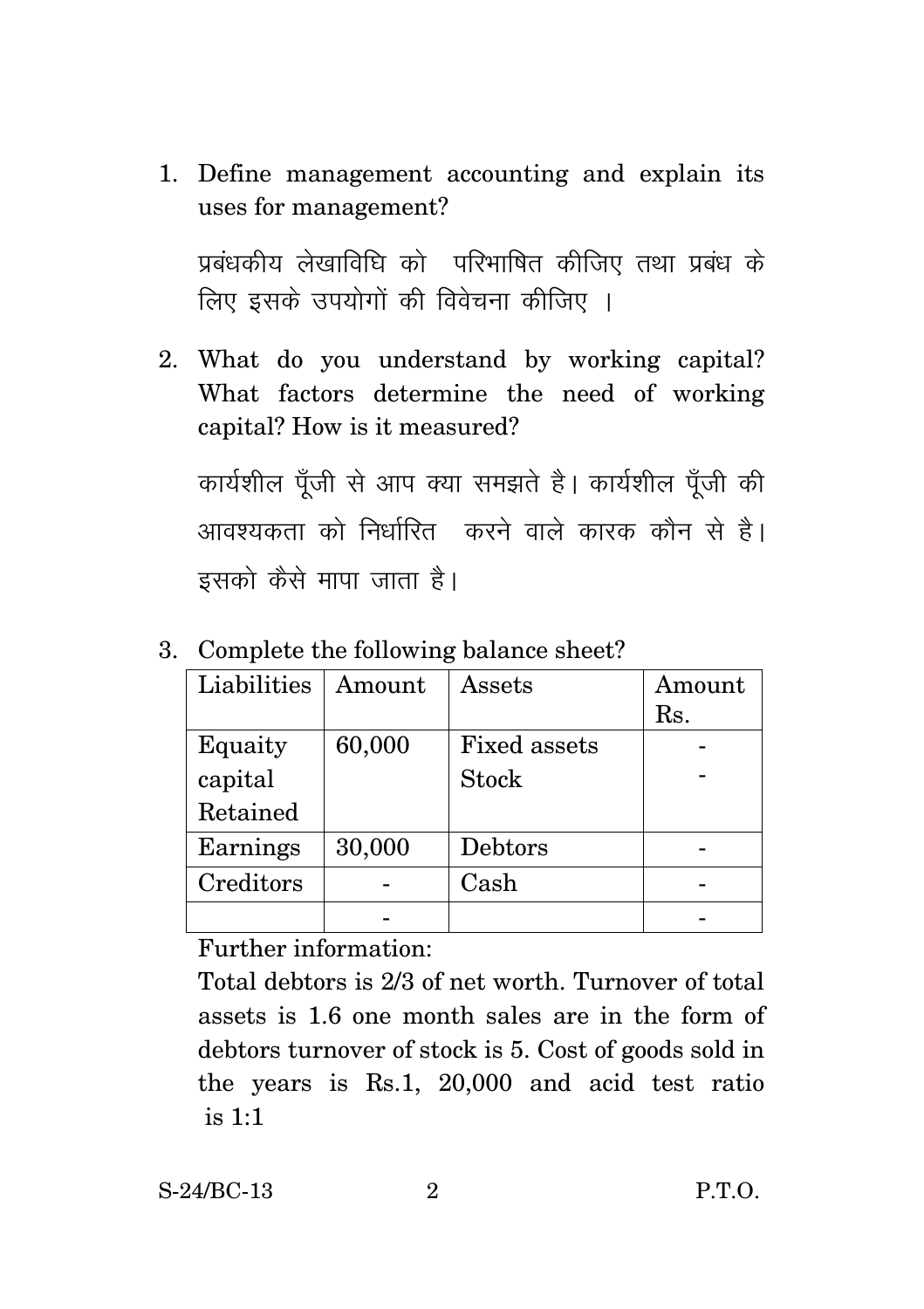निम्नलिखित आर्थिक चिटता को पर्ण कीजिए।

| $v_{\rm{1}}$ , $v_{\rm{1}}$ , $v_{\rm{1}}$ |            |             |        |
|--------------------------------------------|------------|-------------|--------|
| दायित्व                                    | धनराशि रु. | सम्पत्तियाँ | धनराशि |
|                                            |            |             | रू.    |
| पॅजी<br>समता                               | 60,000     | रिथर        |        |
|                                            |            | सम्पत्तियाँ |        |
| प्रतिधारित आय                              | 30,000     | रहतिया      |        |
|                                            |            | देनदार      |        |
| लेनदार                                     |            | राकड        |        |
|                                            |            |             |        |

अतिरिक्त सुचनाऐं:

लेनदार शुद्ध मूल्य के 2/3 है, कुल सम्पत्ति आवर्त 1,6 ,<br>एक माह की बिकी देनदार के रूप में है। स्कन्ध आवर्त 5 है, वर्ष में बिके माल की लागत रु. 1,20,000 है तथा तरल अनुपात 1:1 है।

4. A company is considering three proposed investments of A, B and C. Each required an investment of Rs.49000 and has an economic life of three years, and total cash flow over that period is Rs. 60,000 the pattern of cash flow for each proposal differs and indicated belows:

| Year |                     | B | C      |
|------|---------------------|---|--------|
|      | $10,000$   20,000   |   | 30,000 |
|      | $20,000$   $20,000$ |   | 20,000 |
|      | $30,000$   20,000   |   | 10,000 |

Annual cash inflows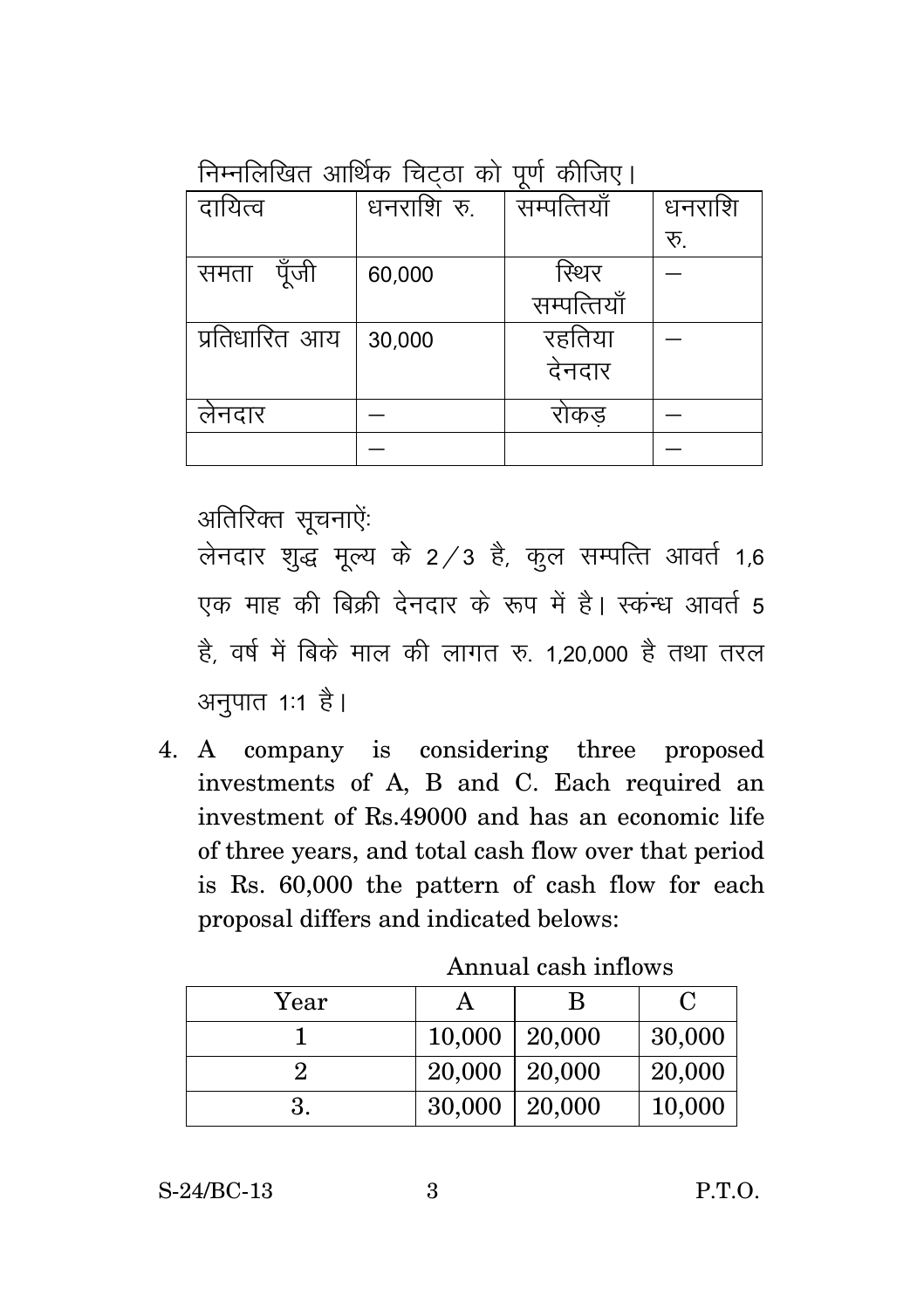The required rate of returns is 10% per annum. The present value of Rs.1 received at the end of different years at 10% discount rate is as follows: 1 year = .909; 2 year = .826; 3 year = .751. Calculate NPV of each proposal and suggest which of the proposal could be accepted?

एक कम्पनी तीन सम्भावित विनियोगों  $A$ . B एवं  $C$  पर विचार कर रही है, प्रत्येक 49000रू का विनियोग चाहती है और उनका आर्थिक जीवन 3 वर्ष तथा कुल रोकड़ प्रवाह उस समय में रु. 60000 होगा. प्रत्येक प्रस्ताव के रोकड प्रवाह का प्रारूप अलग है. जो कि इस प्रकार है–

वार्षिक रोकड प्रवाह

| ਹਾ |        |        |        |
|----|--------|--------|--------|
|    | 10,000 | 20,000 | 30,000 |
|    | 20,000 | 20,000 | 20,000 |
|    | 30,000 | 20,000 | 10,000 |

आवश्यक प्रत्याय की दर 10% वार्षिक है। विभिन्न वर्षों के अन्त में प्राप्त होने वाले रू 1 का वर्तमान मृल्य 10% कटौती दर पर इस प्रकार हैं :

प्रथम वर्ष, 909,. द्वितीय वर्ष 826,. तृतीय वर्ष. 751 प्रत्येक प्रस्ताव की एन.पी.वी गणना कीजिए तथा यह सूझाव दीजिए कि किस प्रस्ताव को स्वीकार किया जा सकता है?

S-24/BC-13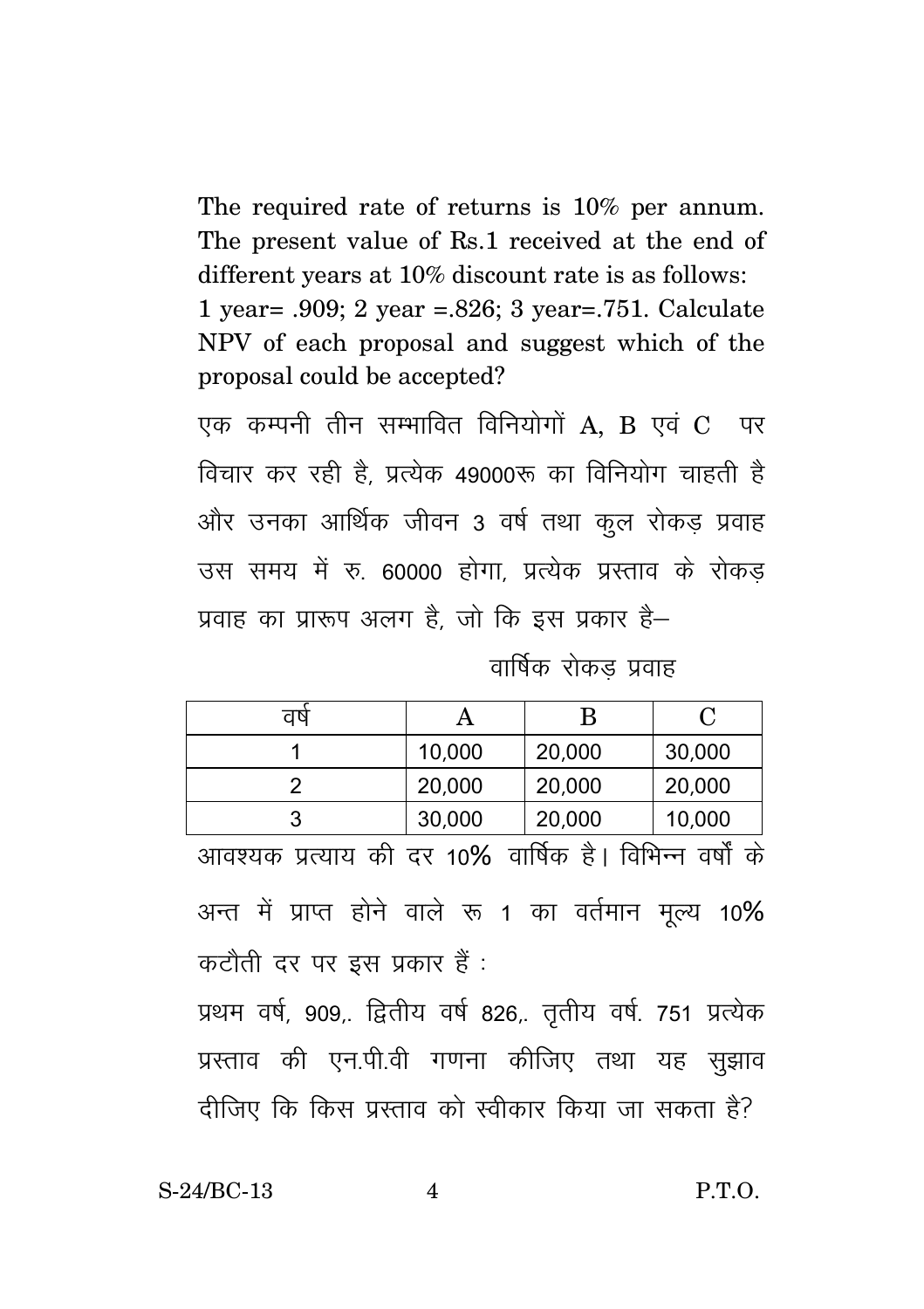5. Prepare a cash flows statement from the following information :

| Opening cash balance                                  | Rs.30,000 |
|-------------------------------------------------------|-----------|
| Closing cash balance                                  | Rs.38,000 |
| Increase in creditors                                 | Rs.26,000 |
| Decrease in debtors                                   | Rs.34,000 |
| Fixed assets purchased                                | Rs.60,000 |
| Redemption of preference shares                       | Rs.28,000 |
| Profit for the year                                   | Rs.36,000 |
| निम्नलिखित सूचनाओं से रोकड़ प्रवाह विवरण तैयार कीजिए: |           |
| रोकड कर प्रारंभिक शेष                                 | 30,000    |
| रोकड का अन्तिम शेष                                    | 38,000    |
| लेनदारों में वृद्वि                                   | 26,000    |
| देनदारों में कमी                                      | 34,000    |
| स्थायी सम्पत्तियाँ क्रय की                            | 60,000    |
| पूर्वाधिकारों अंशो का शोघन                            | 28,000    |
| वर्ष के लिए लाभ                                       | 36,000    |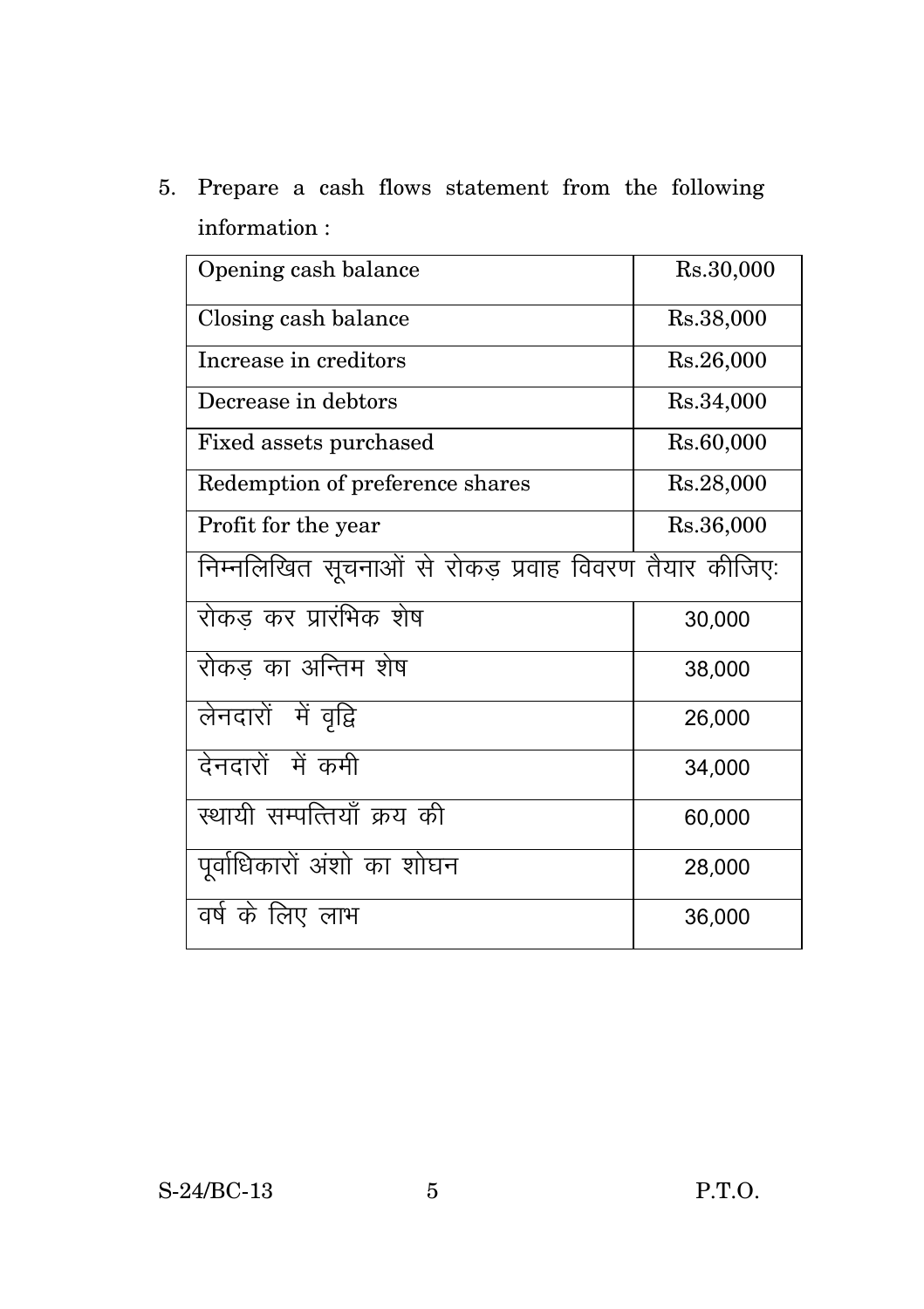## Section-B (खण्ड-ख) (Short Answer Type Questions) (लघु उत्तरों वाले प्रश्न)

**Note**: Section 'B' contains eight (08) short-answer type questions of seven (07) marks each learners are required to answer any five (05) question only.  $(5x7=35)$ 

नोटः खण्ड 'ख' में आठ (08) लघु उत्तरों वाले प्रश्न दिए गये हैं. प्रत्येक प्रश्न के लिए सात (07) अंक निर्धारित हैं। शिक्षार्थियों को इनमें से केवल पाँच (05) प्रश्नों के उत्तर देने हैं।

- 1. Explain any two methods of analysis of financial statements. वित्तीय विवरणों के विश्लेषण की किन्हीं दो विधियों को समझाइए।
- 2. What are the important profitability ratios? Explain with examples. लाभदायकता के प्रमुख अनुपात कौन से है। उदाहरणों से सहित समझाइए।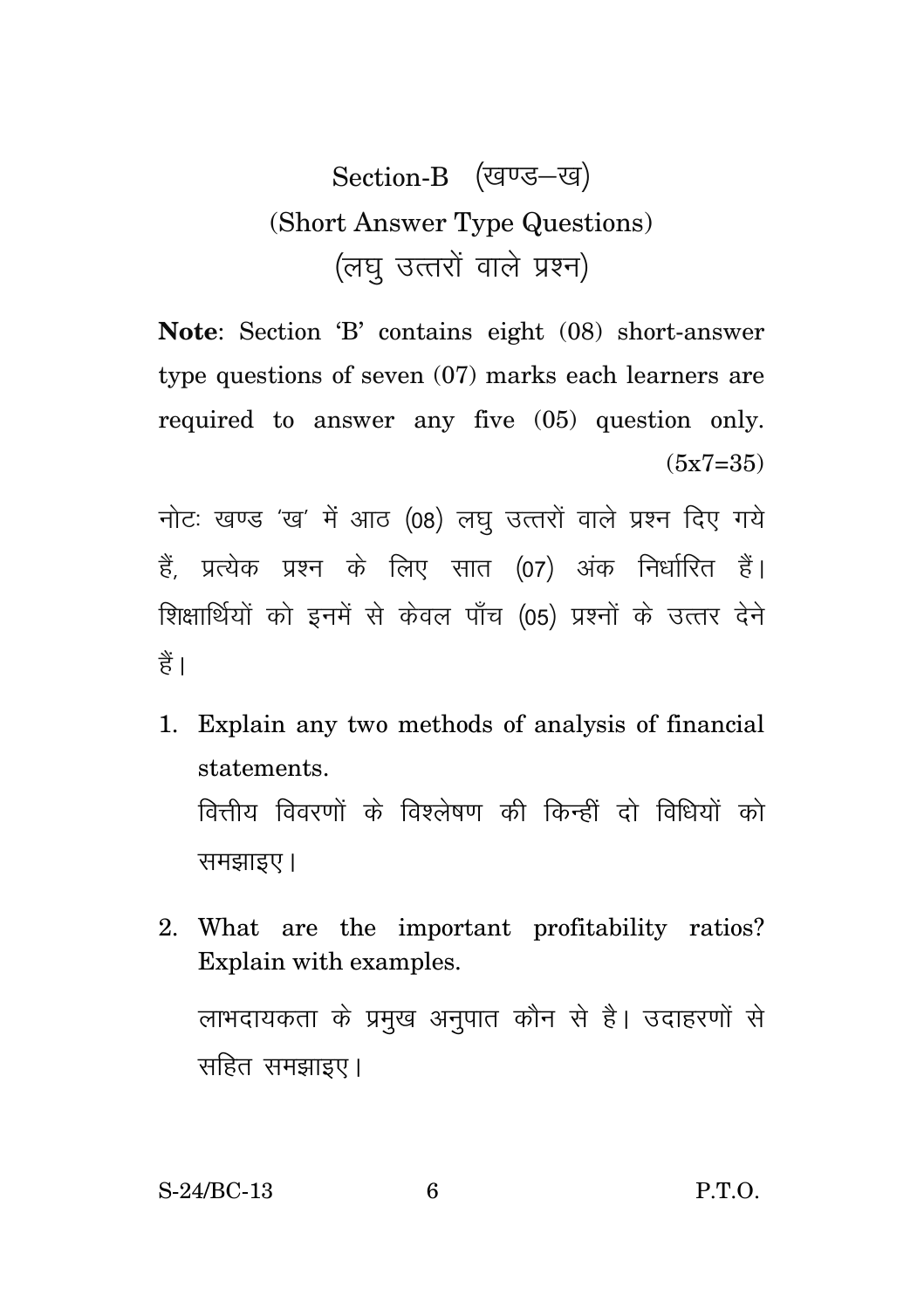3. What is a fund flow statement? How it is prepared?

कोष प्रवाह विवरण क्या है? यह कैसे बनाया जाता है?

4. Explain 'Pay Back Period'. Methods of capital budgeting.

पँजी बजटन की 'पनर्भगतान अवधि' विधि को समझाइए।

- 5. Explain the concept and objectives of responsibility accounting. उत्तरदायित्व लेखांकन की अवधारणा एवं उद्वेश्यों को समझाइए।
- 6. What are the essentials of a good report for management? प्रबंध के लिए एक अच्छे प्रतिवेदन के क्या आवश्यक तत्व ੜ੍ਹੇ?
- 7. What is the need of inventory control? Explain briefly the objectives of inventory control. स्कन्ध नियंत्रण की क्या आवश्यकता है? स्कन्ध नियंत्रण के उद्वेश्यों को संक्षेप में समझाइए।